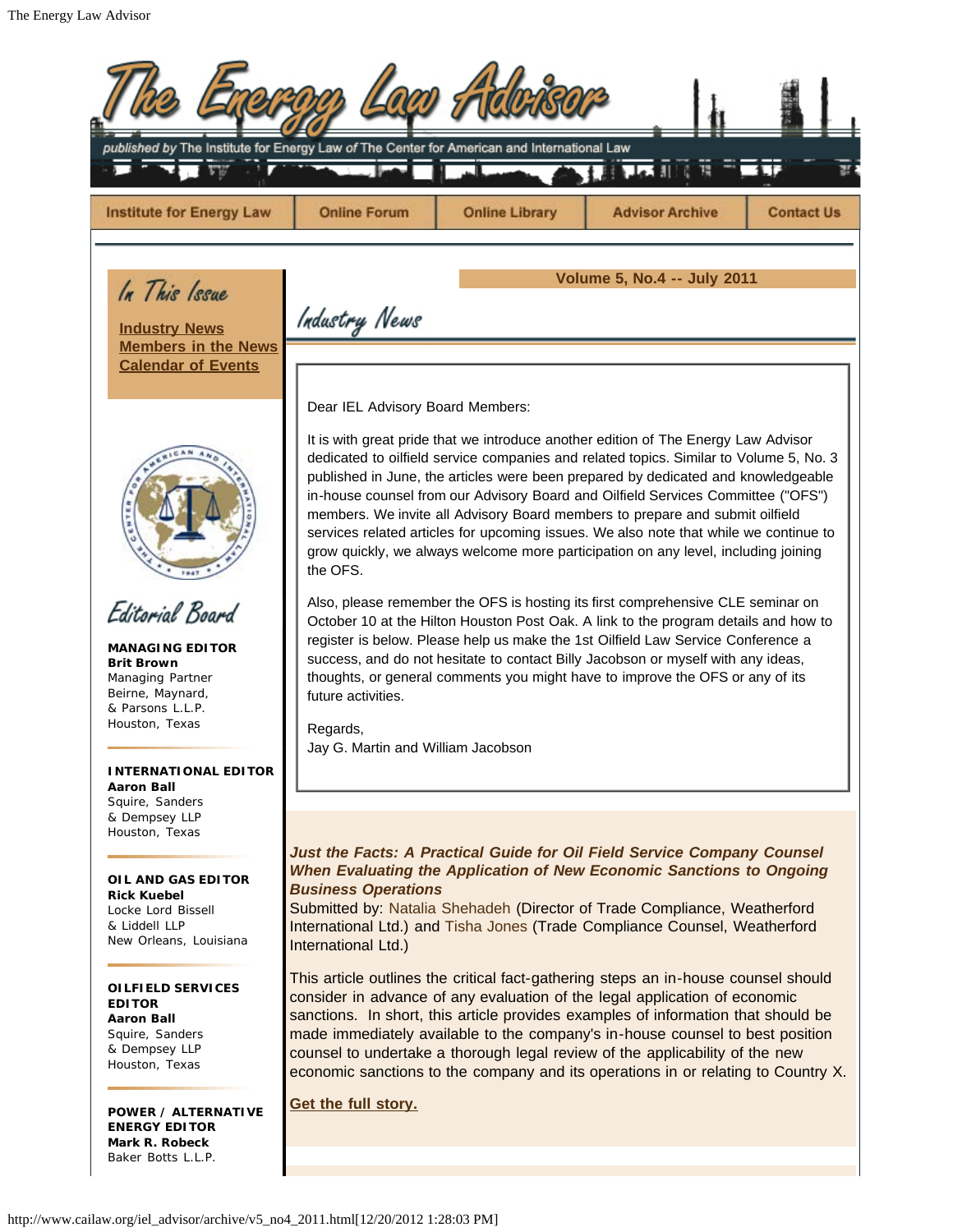Houston, Texas

**YOUNG ENERGY PROFESSIONALS EDITOR Forrest Wynn** Beirne, Maynard & Parsons, L.L.P. Houston, Texas

#### **INSTITUTE FOR ENERGY LAW**

The Center for American and International Law 5201 Democracy Dr. Plano, Texas 75024 Tel: 972.244.3400 Fax: 972.244.3401

**Stephen F. Gates** Chair, IEL Advisory Board Special Counsel Mayer Brown LLP Houston, Texas

**David B. Winn** IEL Director and CAIL Vice President Plano, Texas

**J. Alan B. Dunlop** IEL Associate Director Plano, Texas

## *"Black Swan: Practical Aspects of Force Majeure"* Submitted by: Sudan I. Maccio (Corporate Counsel - International, Valerus Compression Services LP)

Force majeure is literally "a greater force" that prevents a party from honoring a contract. Such greater force is normally an unforeseeable event that is out of the control of the affected party. The object of this article is to discuss the practical aspects of a force majeure provisions in contracts where the catastrophic events may affect the obligations of the parties.

**Get the full story.**

# *The Three-Legged Stool: A Practical Approach to Negotiating Choice of Law Provisions by Reference to Anti-Injunction Statutes in Texas and Louisiana*

Choice of law elections in commercial contract negotiations are often a negotiated but largely unexplored point. This article looks at the impact of two states' anti-indemnity statutes to illustrate the three essential issues that should always be considered by negotiators. These three issues are: (*i*) whether a particular choice of law election is beneficial on its face, (*ii*) whether the contractual election will be enforced, and (*iii*) what standard of review will be utilized by a court or arbitrator in deciding whether and how to balance local law and the contractual choice of law.

**Get the full story.**

back to top  $\blacktriangle$ 

To submit an industry news item for the next issue, contact Brit Brown at bbrown@bmpllp.com and ieladvisor@cailaw.org.

# Members in the News



**Alton Hall** has joined Cozen O'Connor. He represents both public and private sector entities in complex commercial cases, environmental and toxic tort litigation, personal injury cases, professional and products liability cases, and in regulatory matters.

Alton Hall

**Daniel Zwart** has joined Godwin Ronquillo. He provides legal advice to clients involved in civil and commercial litigation and business disputes.



Daniel Zwart

New Sustaining Members are Buchanan Ingersoll &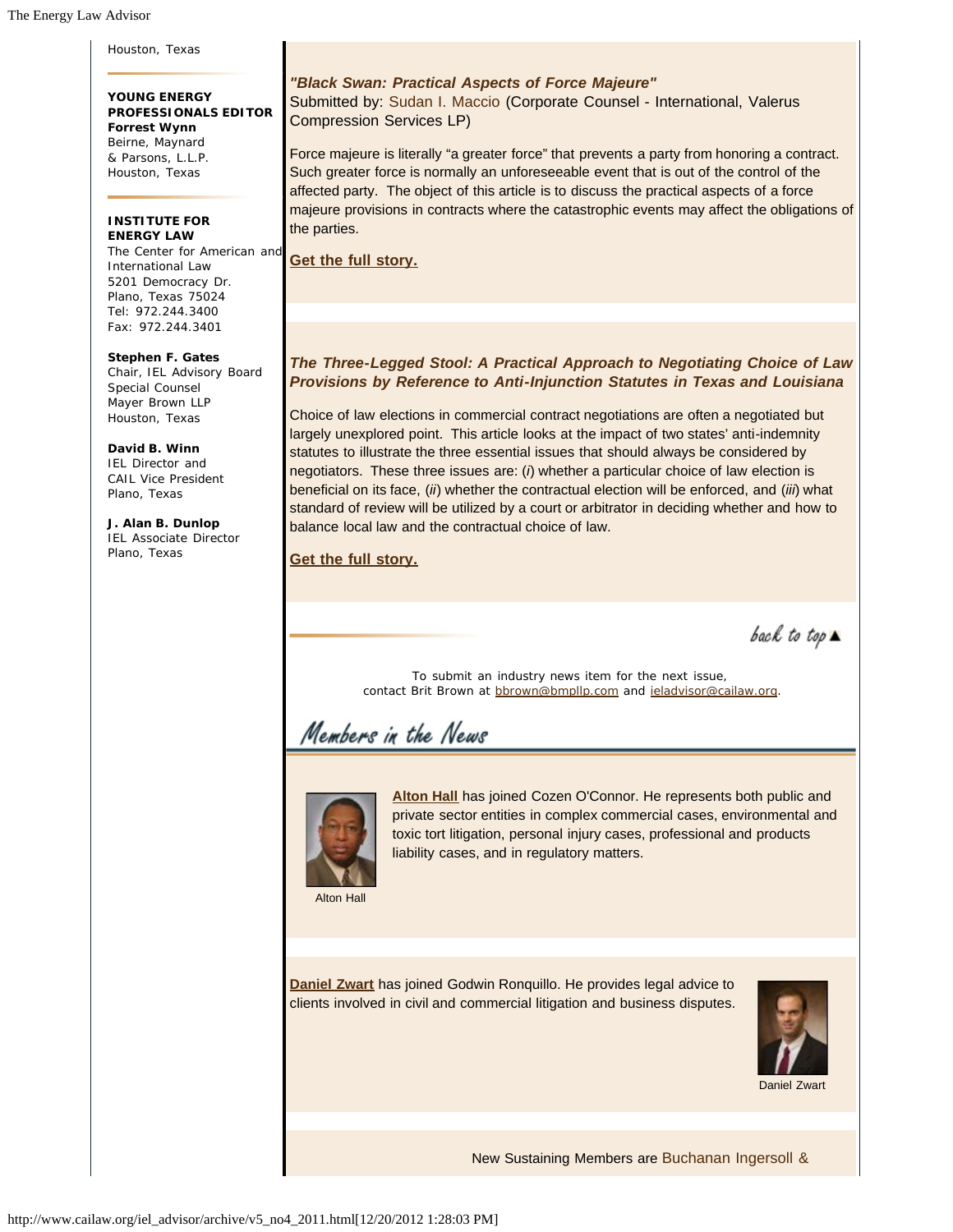

Sean Moran

Rooney PC (**Sean Moran** and **Ryan Purpura**, Pittsburgh) and Noble Energy, Inc. (**Aaron G. Carlson**, **Arnold J. Johnson**, **Kirk A. Moore**, **David A. Shelfer**, **Don Wendland** and **Ann Elizabeth White** (Houston) are the designated advisory board representatives. **Meghan Eilers** and **Zulana Ward**(Houston) are the designated Young Energy Professional advisory board representatives.)

New Associate Members are **Richard B. Adams** (RB Adams, LLC, Englewood), **Carter S. Ames** (Exxon Mobil Corporation, Anchorage), **Lukas Andrud** (Ohnstad Twichell, West Fargo), **Bob Bailey** (Office Director and Senior Managing Engineer, Exponent, Houston), **John W. Barton, Jr.** (Breazeale, Sachse & Wilson, Baton Rouge), **Gary G. Benoit** (Hood, Benoit & Pyle, Metairie), **Sue A. Benson** (Wolverine Gas & Oil, Grand Rapids), **Barbara J. Bordelon** (Houston), **Joe Callaway** (Talon Oil & Gas LLC, Dallas), **Joe Christina** (Porter, Rogers, Dahlman & Gordon, PC, Corpus Christi), **Jim Connor**(Senior Counsel, El Paso Corporation, The Woodlands), **Chisum L. Cooke** (RPS Group Plc, Corpus Christi), **Jacqulyn Coston** (Cudd Energy Services, Houston), **Acacia Croy** (Chesapeake Energy Corporation, Oklahoma City), **Robert W. Dace** (McAfee & Taft, Oklahoma City), **Tana Daughtrey** (Chevron Corporation, Houston), **Jordan Davis** (Landman, XTO Energy, Inc.), **Errol John Dietze** (Dietze & Reese, Cuero), **Carl Dore, Jr.** (Dore & Associates, Houston), **Donald T. Dulac, Jr.** (Barnes Dulac Watkins, Pittsburgh), **Barrett Dye** (Associate Title Landman, Chesapeake Energy Corporation, Oklahoma City), **Dave Elder** (Murex Petroleum Corporation, Houston), **Clifford L. Elliott** (Elliott, Enabnit, Schovanec & Kelly, Enid), **Rachel Kirk Evans** (McAfee & Taft, Oklahoma City), **Lee Fitzjerrells** (SBM Atlanta, Inc., Houston), **Justin Furnace** (President, Texas Independent Producers and Royalty Owners Association (TIPRO), Austin), **Anthony J. Giuliani** (Vorys, Sater, Seymour and Pease, Columbus), **Robert C. Grable** (Kelly Hart & Hallman LLP), **Brandon Guidry** (Jones Energy, Austin), **Alicia A. Handy** (WilmerHale, Washington, D.C.), **Aimee Hess** (Aimee Hess PC, Streetman), **Trace Holmes** (Holland Services, Ft. Worth), **Wiliam A. Hood** (Hood Benoit & Pyle, Vicksburg), **Garry Howe** (International Contract Manager, Noble Energy, Inc., Houston), **Eddie D. Hughes** (Taylor, Porter, Brooks & Phillips L.L.P., Baton Rouge), **Jenny Jackson** (Noble Energy, Inc., Ardmore), **Kelly Jameson** (Crestwood Midstream Partners, Houston), **Pam Johnson** (Camterra Resources, Inc.), **Jeffrey S. Johnston** (Vinson & Elkins, Houston), **Michael R. Jordan** (Red Sky Land, LLC, Burleson), **Karen Keller** (Statoil, Houston), **Reagan Kott** (ConocoPhillips, Houston), **Brandon Lakatta** (Pioneer Natural Resources, Irving), **Brian A. Lehrmann** (Pioneer Natural Resources, Irving), **David McCall** (The McCall Firm, Austin), **Robert C. McKay** (Cole, Cole & Easley, P.C., Victoria), **Curt Magee** (Magee Law PLLC, Southlake), **Martha L. Marshall** (Tulsa), **Jack M. Merritts** (Lathrop & Gage LLP, Denver), **Takahiro Misumi** (JGC Energy Development (USA), Inc., Houston), **Shiela L. Moore** (Pioneer Natural Resources, Irving), **Kelly Muldoon** (XTO Energy Inc., Ft. Worth), Brian R. Murray (Claims Analyst, Chartis Claims, Inc., Jersey City), **John J. Nixon** (Marathon Oil Corporation, San Antonio), **Joseph Nwobike** (Joseph Nwobike & Co., Lagos), **Nnamdi B. Obi** (BN & S Solicitors, Lagos), **C. Barry Osborne** (Vantage Fort Worth Energy, LLC, Ft. Worth), **Charles David Pearson** (Landman, XTO Energy, Inc.), **William C. Petit** (Jackson Gilmour & Dobbs, PC, Houston), **Christopher V. Popov** (Vinson & Elkins, Houston), **Jaclyn Popeil** (ConocoPhillips, Houston), **Meredith Presley Turpin** (Noble Energy, Inc., Ardmore), **Leslie Reizes** (Reizes Law Firm, Chartered, Boynton Beach), **Richard R. Ring** (Richard R. Ring, P.C., Tyler), **Troy Robertson** (Exco Resources (PA) LLC, Warrendale), **Christopher Rosas** (Rosas Parrino PLLC, Boerne), **Thomas F. RuBane** (Beatty & Wozniak, P.C., Denver), **Robert Sandilos** (Chevron Corporation, Houston), **Sarah Seilheimer** (Valerus Compression Service LP, Houston), **William E. Shaddock** (Stockwell Sievert Viccellio Clements & Shaddock, Lake Charles), **Glenna Sharafeldin** (Ernst & Young, Houston), **John B. Shortess** (Phelps Dunbar LLP, Baton Rouge), **Kade Simmons** (Anadarko Petroleum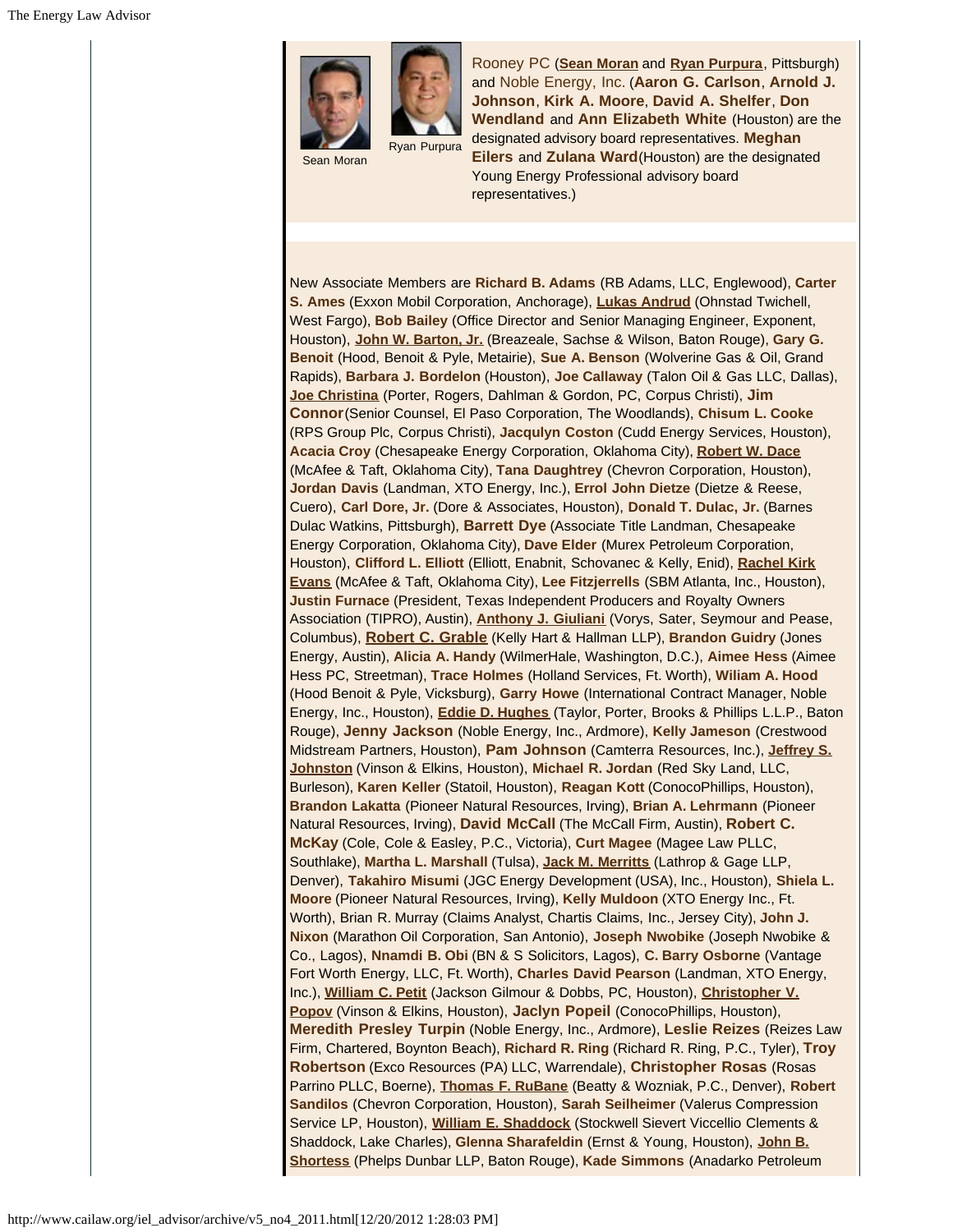Corporation, The Woodlands), **Brittany Smith** (Claire Sergent Walls Legal Group, PLLC, Morgantown), **Stephen J. Smith** (Pioneer Natural Resources, Irving), **Sara K. Sorenson** (Ohnstad Twichell, West Fargo), **Ronald T. Sponberg** (Baker Hughes Incorporated, Houston), **Michel W. Stefonowicz** (Ohnstad Twichell, West Fargo), **Marshall Steves** (Crest Equity Management, LLC, San Antonio), **Jay Stiffler** (Pillsbury Winthrop Shaw Pittman LLP, Houston), **Nathan Vaughan** (Krugliak Wilkins Griffiths & Dougherty Co., Canton), **Claire S. Walls** (Claire Sergent Walls Legal Group PLLC, Morgantown), **Bill Williams** (Krugliak Wilkins Griffiths & Dougherty Co., Canton), **Mark Wolfe** (Pate & Wolfe, Oklahoma City), **Amanda Yohn** (Cudd Energy Services, Houston) and **Soniya Ziegler** (Chevron Corporation, San Ramon).











Lukas Andrud John W. Barton, Jr. Joe Christina Robert Dace Rachel Kirk Evans







Anthony Giuliani Robert Grable Eddie Hughes Jeff Johnston Jack Merritts











Jay Stiffler Nathan Vaughan Bill Williams



New Law School Members are Tech Tech University School of Law (**Chris Kulander**, Lubbock), The University of Oklahoma College of Law (**Emily H. Meazell**, Associate Dean for Academic Affaris, Norman) and Washburn University School of Law (**David E.**





Chris Kulander Emily Meazell David Pierce

New Young Energy Professional Member are **Robin Clarkson** (Mayer Brown LLP, Houston), **Caleb L. Stone** (Associate Landman, XTO Energy, Inc., Ft. Worth), **James T. Thompson** (Watt Beckworth Thompson & Henneman, L.L.P., Houston) and **Guillermo Zuniga** (Senior Partner,











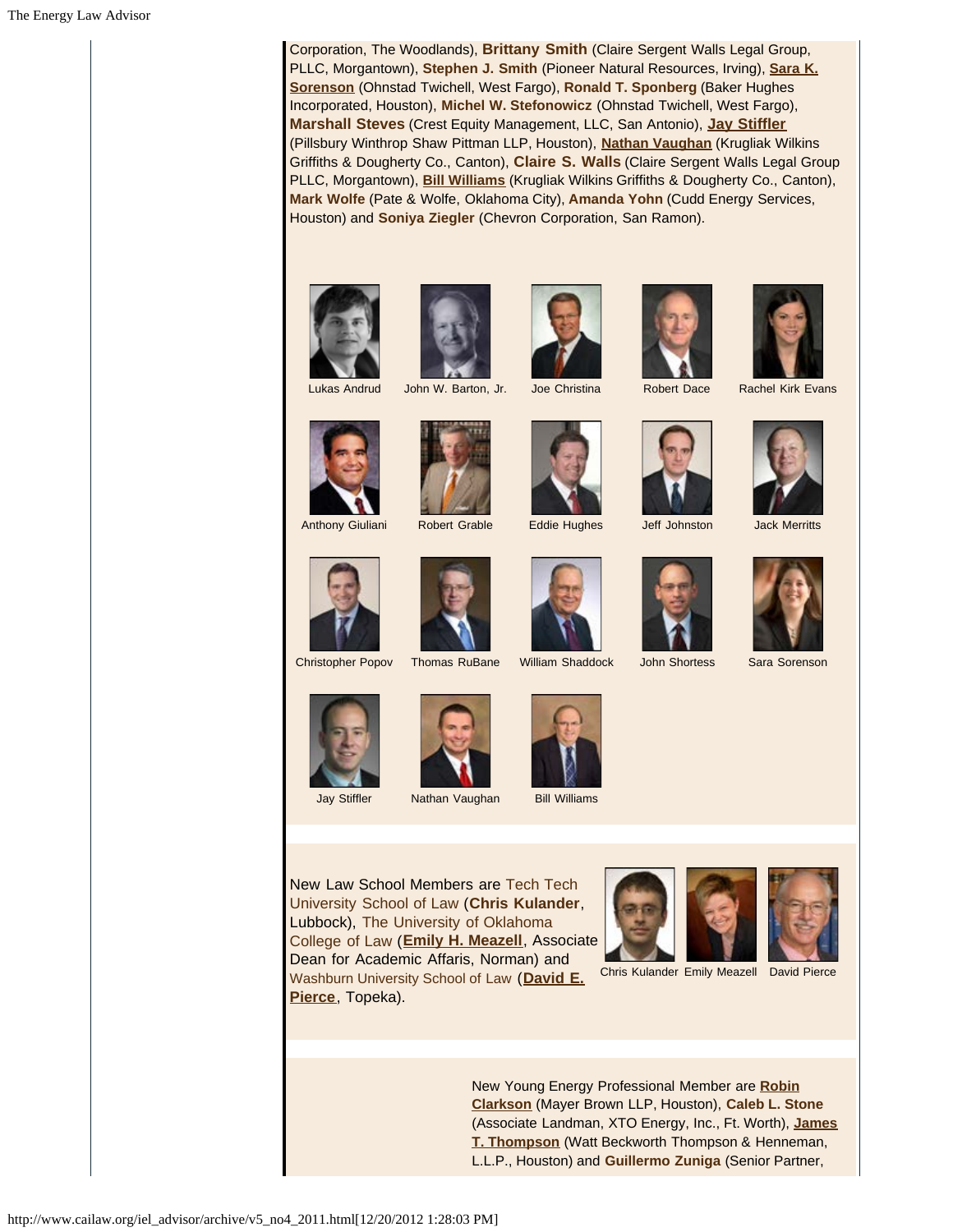

Thompson



#### **Participate in the IEL Advisory Board LinkedIn Group**

Share your thoughts on current issues and developments in the field with other members of the Advisory Board in our new members-only IEL Advisory Board LinkedIn group. If you are not already a member of LinkedIn, click here for directions on how to join.

#### **Visit the Advisory Board Members website**

To visit the members website, click here and enter the password that was sent to you recently by email (If you need the email sent to you again, please email iel@cailaw.org. Here you will find current information about the Institute, the Advisory Board and the members themselves, including member photo rosters, committee descriptions and rosters, and a calendar of upcoming events. Here you can also access our new members-only online forum on LinkedIn, our bimonthly newsletter *The Energy Law Advisor*, our *Online Articles Index*, our other publications, and a description of Sponsorship Opportunities at upcoming programs.

back to top  $\blacktriangle$ 

Submit your member announcements for the next issue, with a photo if possible, to **ieladvisor@cailaw.org**.

Calendar of Events

**International Oil and Gas Law, Contracts, and Negotiations: Upstream Issues and Agreements** September 19-23, 2011 | Houston, Texas

**International Oil and Gas Law, Contracts, and Negotiations: Midstream Issues and Agreements** September 26-30, 2011 | Houston, Texas

**Oilfield Services Law Conference** October 10, 2011 | Houston, Texas

**Oil and Gas Law Short Course** October 17-21, 2011 | Westminster, Colorado

**10th Annual Energy Litigation Conference** November 3, 2011 | Houston, Texas

**2nd International Offshore Oil & Gas Law Conference** December 7-8, 2011 | New Orleans, Louisiana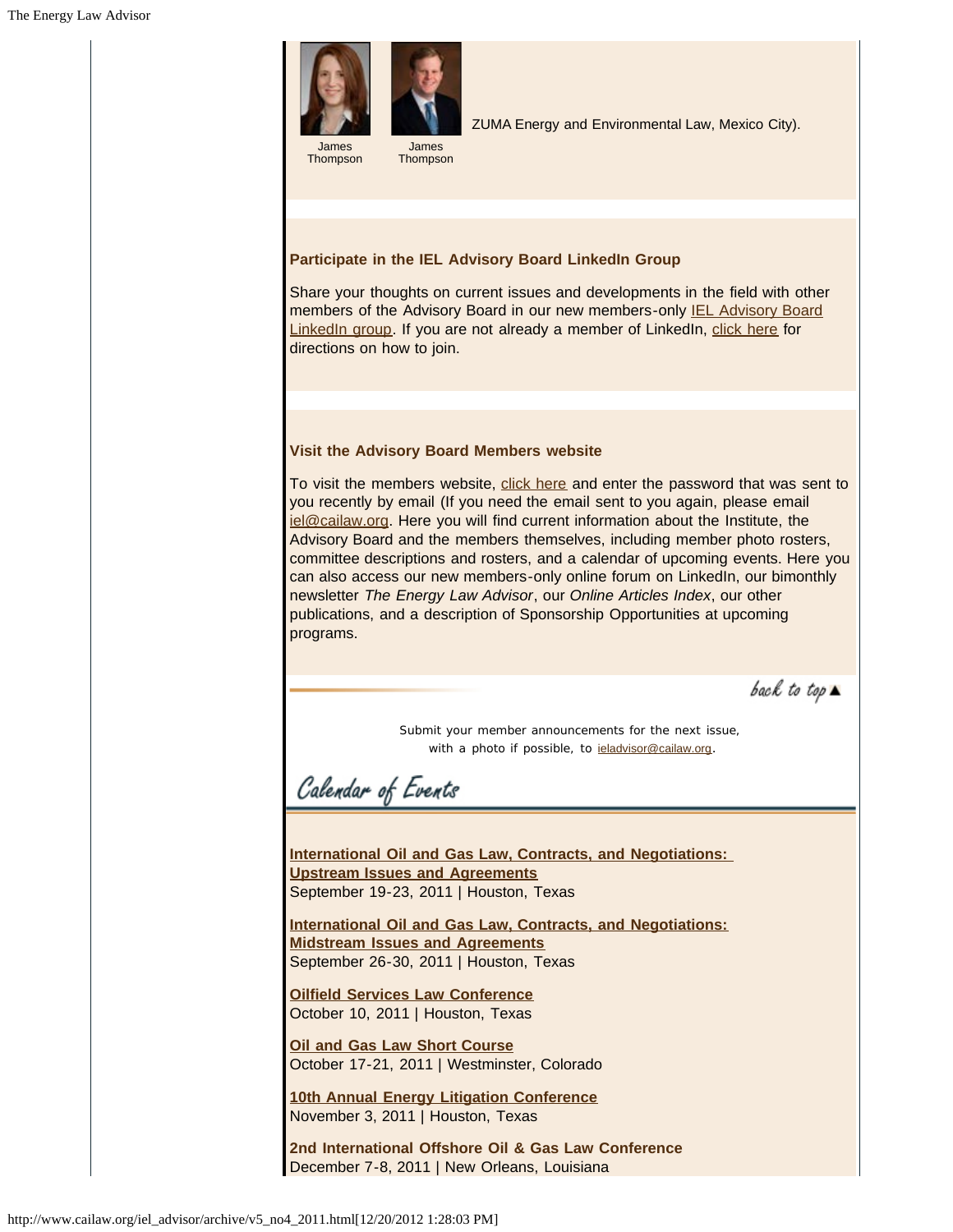$\overline{1}$ 

| 63rd Annual Oil & Gas Law Conference<br>February 16-17, 2012   Houston, Texas<br>2nd IEL-ANADE Conference: Renewable Energy<br>March 16-17, 2012   Mexico City, Mexico |                              |
|------------------------------------------------------------------------------------------------------------------------------------------------------------------------|------------------------------|
|                                                                                                                                                                        | back to top $\blacktriangle$ |
| © Copyright 2011 - All Rights Reserved<br>www.cailaw.org/iel                                                                                                           |                              |

**To ensure that you continue to receive the Energy Law Advisor and its E-Lerts, please add ieladvisor@cailaw.org to your safe sender list or address book today. To discontinue receiving these, please reply to this email with UNSUSCRIBE in the subject line, or email us.**

**Please feel free to forward The Energy Law Advisor newsletter and its E-Lerts to an interested colleague.**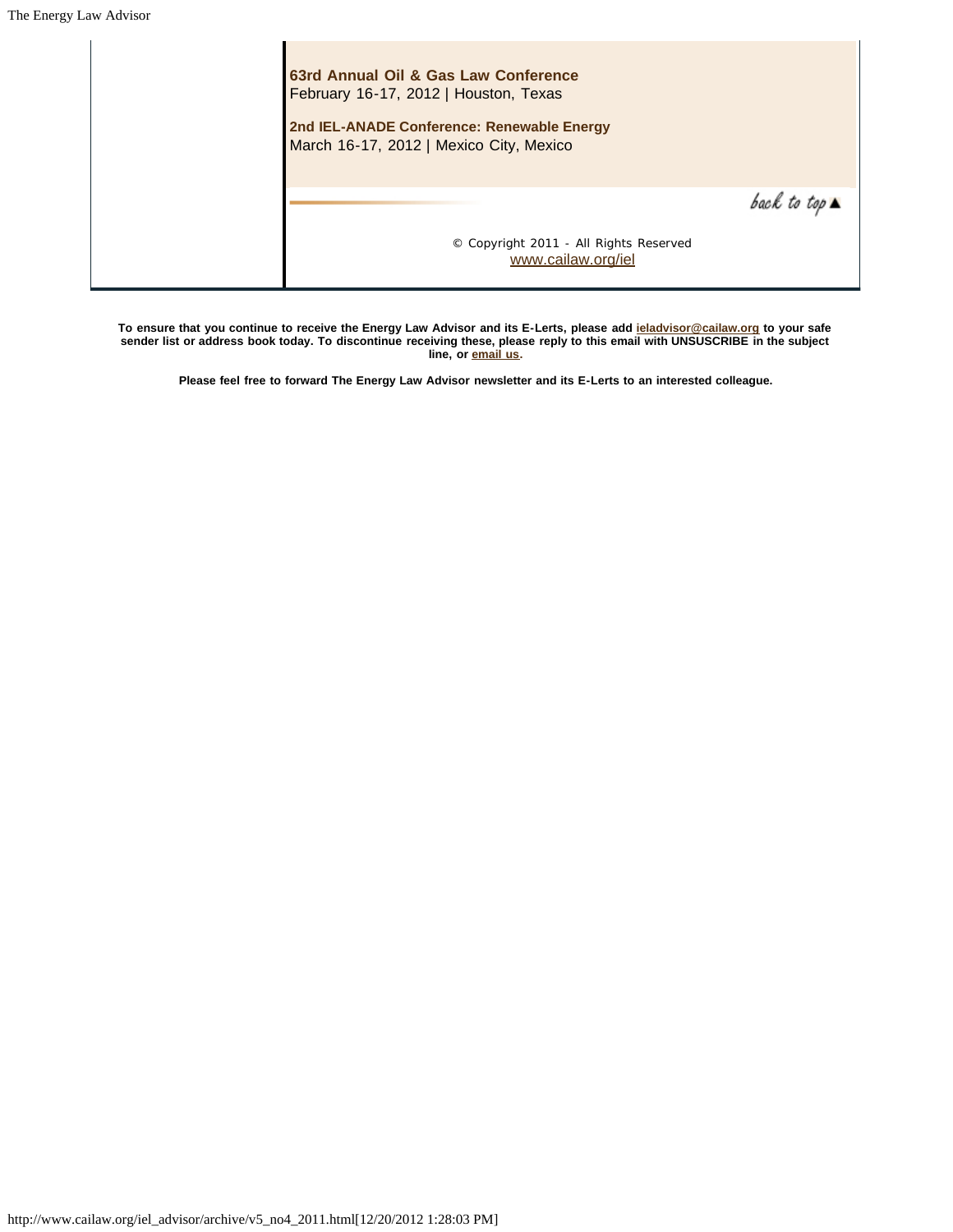

*Just the Facts: A Practical Guide for Oil Field Service Company Counsel When Evaluating the Application of New Economic Sanctions to Ongoing Business Operations* Submitted by: Natalia Shehadeh (Director of Trade Compliance, Weatherford International Ltd.) and Tisha

Jones (Trade Compliance Counsel, Weatherford International Ltd.)

As you are preparing to leave work on Friday night, an email arrives in your inbox. Five minutes ago, there were few, if any, restrictions on conducting business in or with Country X, but an email notification of a United Nations Resolution, a U.S. Presidential Executive Order, a European Union Council Resolution, or a Canadian Regulation just changed that. This is the position in which many in-house counsel and their company clients were recently placed when the United Nations, and various members including the United States, European Union and Canada, announced new sanctions against Libya.

Rather than analyze the legal and substantive reach and application of these evolving sanctions to U.S., EU and Canadian entities, this article outlines the critical fact-gathering steps an in-house counsel should consider in advance of any evaluation of the legal application of such economic sanctions. In short, this article provides examples of information that should be made immediately available to the company's inhouse counsel to best position counsel to undertake a thorough legal review of the applicability of the new economic sanctions to the company and its operations in or relating to Country X.

## **Step 1: Identify Scope of Business Operations**

The company should ascertain what type of business the company is currently conducting in Country X, through what entities and supported by what members of management so as to understand the full scope of the operation and the jurisdictional reach of the new economic sanctions. For example, does the company maintain a physical base of operations in Country X, or does the company sell into Country X and/or buy from Country X via other countries?

It is also critical to evaluate the national identity of the entity or entities used for any business activities in or with Country X, and identify the officers and management members of those entities. The entity-identity review will assist with the jurisdictional analysis required to evaluate the application of any new sanctions on the company's operations. For example, while existing U.S., EU and Canadian economic sanctions identify the individuals and entities subject to each regime's sanctions programs, certain types of entities may not receive the same treatment in one country as compared to another. Certain existing U.S. sanctions programs extend the jurisdictional reach to foreign subsidiaries of the U.S. parent company. However, certain existing EU sanctions programs may not extend the jurisdictional reach of the program to similarly situated foreign subsidiaries of an EU parent company. In contrast, historically, U.S. and EU sanctions have treated foreign branches of national entities similarly and made the same subject to the scope of past economic sanctions programs. It is important to gather these operational facts so that the entities subject to the sanctions can be fully evaluated in the context of the company's activities, which may straddle multiple jurisdictions.

The same analysis should be applied once the officers and management team members are identified to determine whether those company employees are in any way captured by the scope of the new economic sanctions. In the event the scope of new sanctions against Country X extends to the activities of individuals from the U.S., EU or Canada wherever located, which is typically the case, the company will want to know whether it has any such nationals in Country X who will require advice on their individual go-forward actions on behalf of the company, or who may need to be recused from taking any further actions.

#### **Step 2: Identify Financial Activities**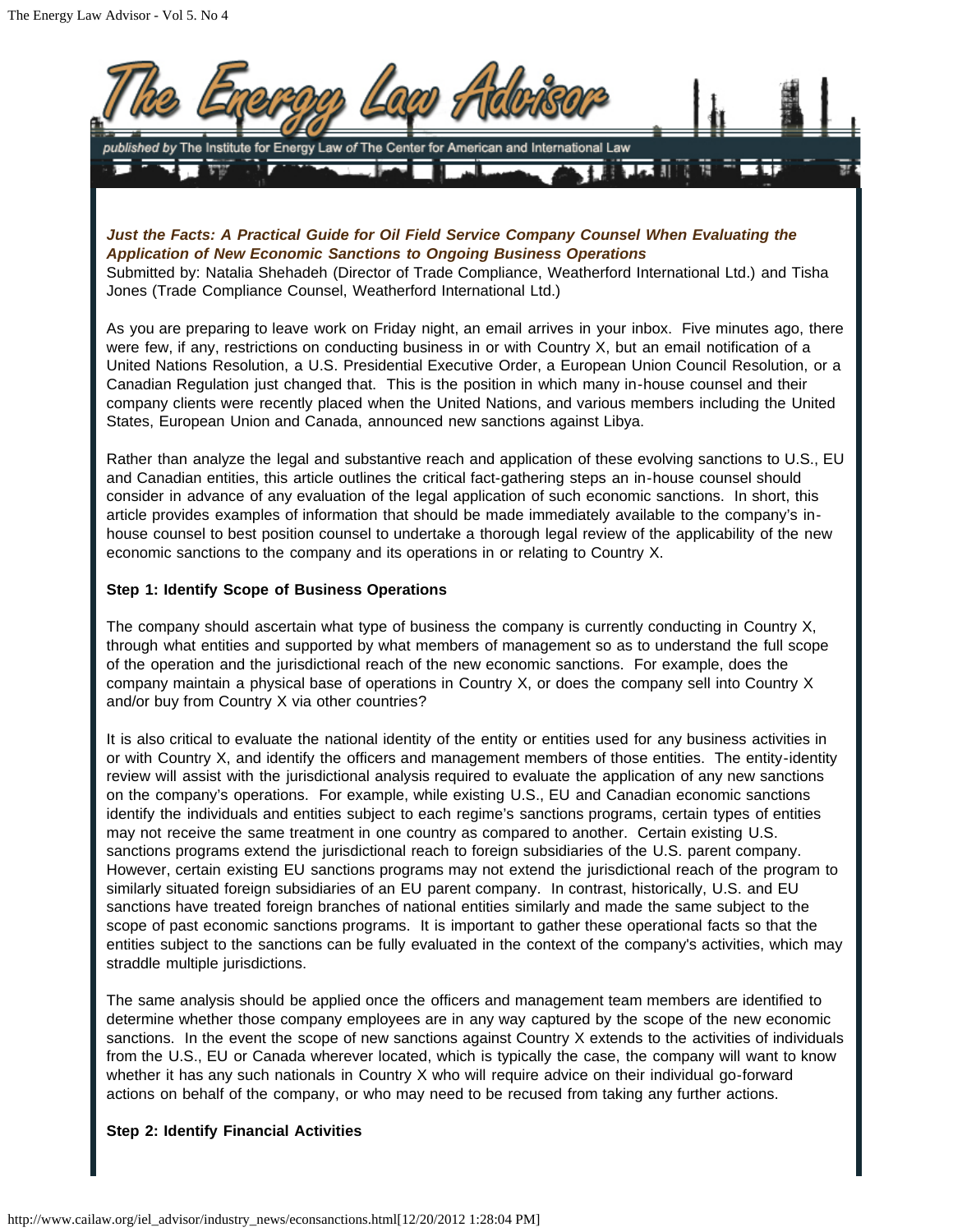Identify what financial activities the company conducts in and/or with Country X. This should include a list of financial institutions with which the company holds accounts and the names of the authorized signatories for those accounts. The purpose of each institution account should also be identified. For example, it will be helpful to understand which accounts are used for payroll, receipt of customer receipts and payment of vendor obligations

Also helpful to know are any other financial instruments in which the company has an interest in Country X, such as letters of credit, performance bond guarantees, or similar assets or obligations. The new economic sanctions against Country X may include sanctions against specifically-named entities and individuals, which can include financial institutions. Knowing whether the company has any holdings with those listed financial institutions will help in the assessment of potential blocking and reporting requirements often required by sanctions programs.

## **Step 3: Identify Customers and Vendors**

Identify current customers and vendors in Country X, and vendors outside of Country X that perhaps provide support to the company's operations in Country X, with which the company may have outstanding legal and/or performance obligations. Care should be taken in reviewing all contracts with these entities to assess, for example, potential claims by or against the company for impossibility of performance and force majeure. The analysis can help mitigate both legal and financial obligations going forward in the event, as a result of the sanctions, the company has an argument to be excused from performance of any outstanding obligations to customers and/or vendors.

The company should also identify any outstanding receivables owed by its customers to consider whether those debts can be recovered if paid by the customer to the company after imposition of the sanctions. Naturally, the extent of such recovery is dependent upon the scope of the sanctions and application to individual entities. However, having the information readily available is critical to evaluating the of receipt of funds that could arrive just following imposition of the sanctions.

#### **Step 4: Identify Assets and Inventory**

Identifying any other equipment-related assets in country is important for a variety of reasons. From a risk management perspective, the company should know what overall value it has outstanding in the country in the event that, due to the particular scope of the new sanctions, the company's asset insurance coverage lapses. This is not an unusual occurrence in cases of comprehensive sanctions imposed by the U.S. and EU since many insurance carriers used in the oil field services sector are either U.S.- or EU-based companies. Potential losses resulting from theft of assets or other asset damage during a period of no insurance coverage are risks the company's tax and finance departments should be made aware of in advance in the event the resulting losses must be reported, either internally, externally, or perhaps both.

Also, some sanctions programs may prohibit the movement of certain assets out of the sanctioned country without prior permission. For example, in extreme cases, for sensitive equipment that may be highly controlled from an export controls standpoint, regulatory authorities from the countries where the equipment originated may request a status of whether the company has any such assets in country. With respect to oil field services companies, it is plausible that a regulatory body may inquire about the status of hazardous materials such as explosives or radioactive materials, or other sensitive goods in a country where the sanctions were imposed due to an insurrection, civil war, or similar hostilities to ensure all parties are aware of any enhanced risks associated with the possible theft of those items.

Finally, similar to the list of vendor obligations, in the event the company has any leased equipment in Country X from vendors located either in Country X or in other countries, the company will want to evaluate its legal obligations and exposure in the event it is unable to return the equipment to the vendor as a result of the scope of the new economic sanctions.

# **Step 5: Identify Shipment Status**

Since new economic sanctions can be imposed with little notice, if any, it is helpful to understand the status of the company's supply chain with regard to Country X. The company should ascertain what shipments the company or its vendors may have en route to Country X either in support of the company's operations or its customers. Specifically, the company should get assistance from its supply chain team, or related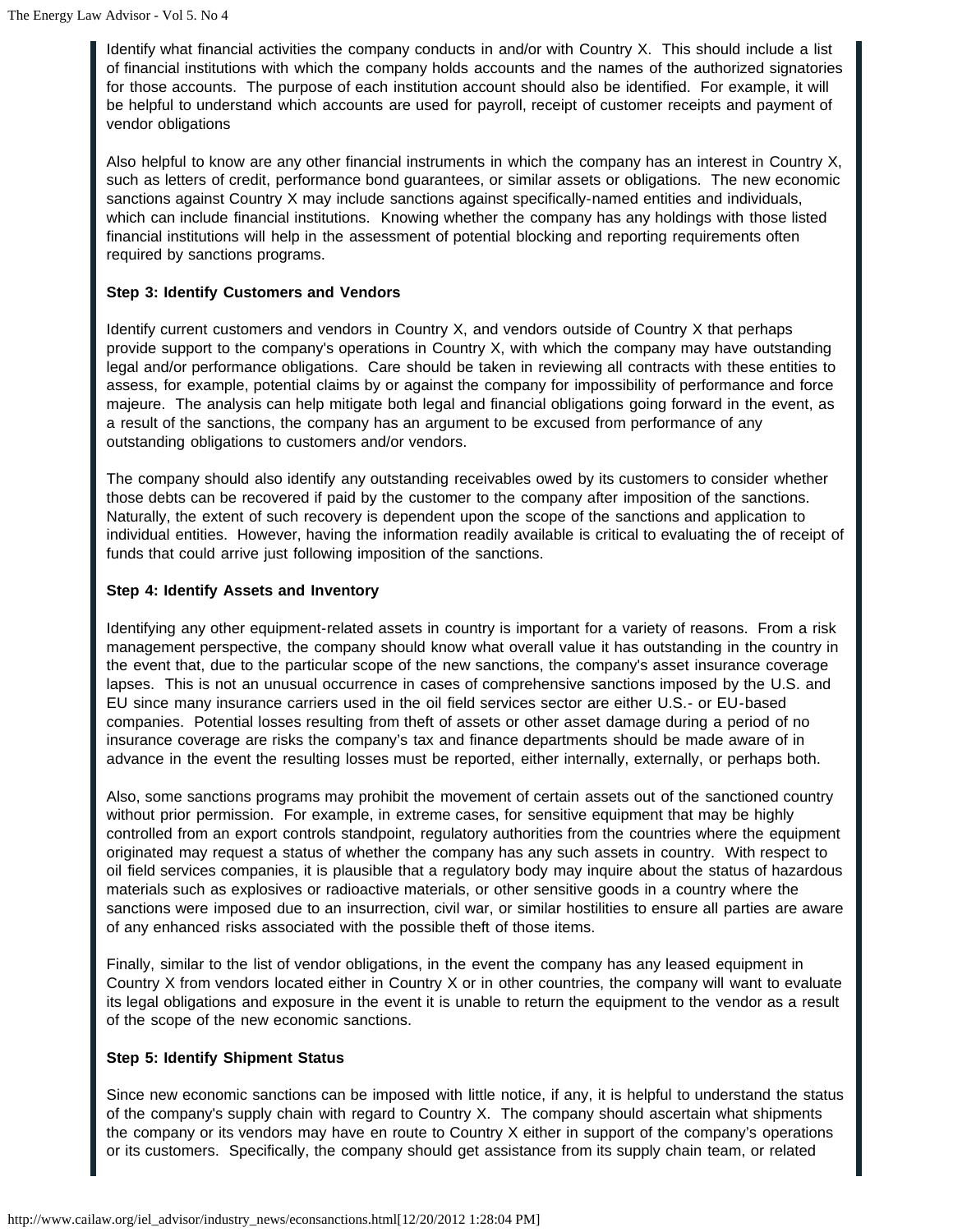internal departments, regarding what shipments have yet to depart for Country X, what may be en route, and what has arrived in Country X but may be awaiting customs clearance. If the sanctions would prohibit these exports then rerouting the shipments in a timely manner may help mitigate the related legal risks and associated financial risks, if that is a lawful action pursuant to the new sanctions. Having these details readily available will enable in-house counsel to advise the company regarding what the sanctions will permit vis-à-vis those shipments, as applicable.

Ultimately, the two best steps that in-house counsel can take are to gather as much information as possible regarding the company's operations in or relating to Country X and make sure management knows who to contact for guidance. Knowing the full extent of the company's business in Country X will enable in-house counsel to competently advise what steps should be taken in response to the new economic sanctions.

*back to The Energy Law Advisor Archive*

To ensure that you continue to receive this quarterly newsletter, add *ieladvisor@cailaw.org* to your safe sender list or address book today. To discontinue receiving this newsletters, please reply to this email with **UNSUSCRIBE** in the subject line, or **email us**.

Please feel free to forward The Energy Law Advisor newsletter to an interested colleague.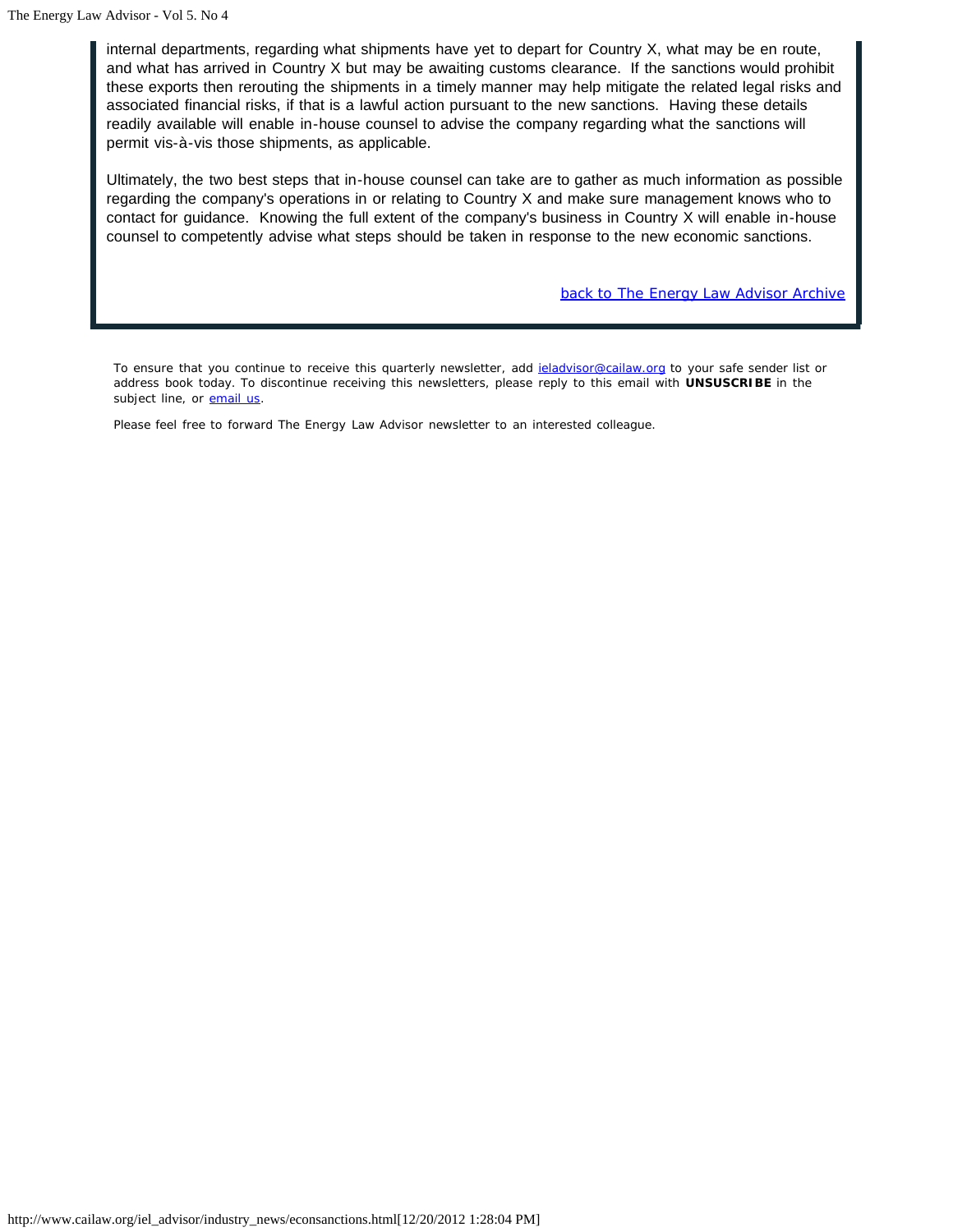

*"Black Swan: Practical Aspects of Force Majeure"* Submitted by: Sudan I. Maccio (Corporate Counsel - International, Valerus Compression Services LP)

*"A Black Swan is a highly improbable event with three principal characteristics: It is unpredictable; it carries a massive impact; and, after the fact, we concoct an explanation that makes it appear less random, and more predictable, than it was. (…)"*

In recent days, as tsunamis, nuclear accidents, revolutions, regime change and serious civil disruptions have occurred in traditionally stable countries around the world, those attorneys with international clients or working in-house for companies with international operations potentially affected by such events, have been carefully reading contract terms trying to determine if any of such events affect contractual obligations of their clients. In our world, the term "force majeure" refers to these catastrophic events. Force majeure is literally "a greater force" that prevents a party from honoring a contract. Such greater force is normally an unforeseeable event that is out of the control of the affected party. The object of this article is to discuss the practical aspects of a force majeure provisions in contracts where the catastrophic events may affect the obligations of the parties.

Force majeure does not discriminate between developed and developing nations. A force majeure event can occur in down town Manhattan, Tokyo, Tripoli or in Tegucigalpa. The challenge when parties negotiate a contract, from the very simple purchase order to the most complex engineering, procurement and construction project, is understand how a force majeure event may influence their business processes and plan for the contractual consequences of a force majeure event. This concern may seem obvious and there are all kinds of templates and standard language to choose from, however, the following details are key factors to consider:

Definition, Definition, Definition. A good definition of what will constitute a "force majeure event" should be the first step. It is a good practice to define the term as broadly (or narrowly) as possible, as "Black Swans" may come in very different shapes and forms. The definition should generally, at a minimum, include natural disasters (hurricanes, snow, tsunamis) or "acts of God", acts of terror (illegal acts of third parties), acts of war, (that could be declared between to sovereign nations or military actions within national groups), and acts of government (decrees, changes in law and trade sanctions). It is prudent to itemize all these events as an open list, so an event that is equally unforeseeable and unpredictable (but is not in the list) also constitutes a force majeure event.

Consistency between Definition and Applicable Law. It is always prudent to understand how the laws that govern the interpretation and consequences of the contract deal with force majeure, especially if such obligation will take place in a foreign jurisdiction. However, if the contract is clear the law will rarely prevent the enforcement of a force majeure clause. On the contrary, in most civil law jurisdictions application of force majeure will be a default rule that will apply to the contract even if the parties are silent on the issue.

Duration. The duration of a force majeure event is also a key factor to consider. The decision of whether a contract obligation will be merely suspended or terminated due to impossibility of performance will depend on the conditions of the business and if "time is of the essence". A commercial property project owner may be able to wait if building materials are several weeks late due to a flood affecting its suppliers; but a refinery operator could suffer for the lost income if a turnaround or other major maintenance project shuts down its refinery for just a couple of days. In any event, it is in the best interest of the parties to discuss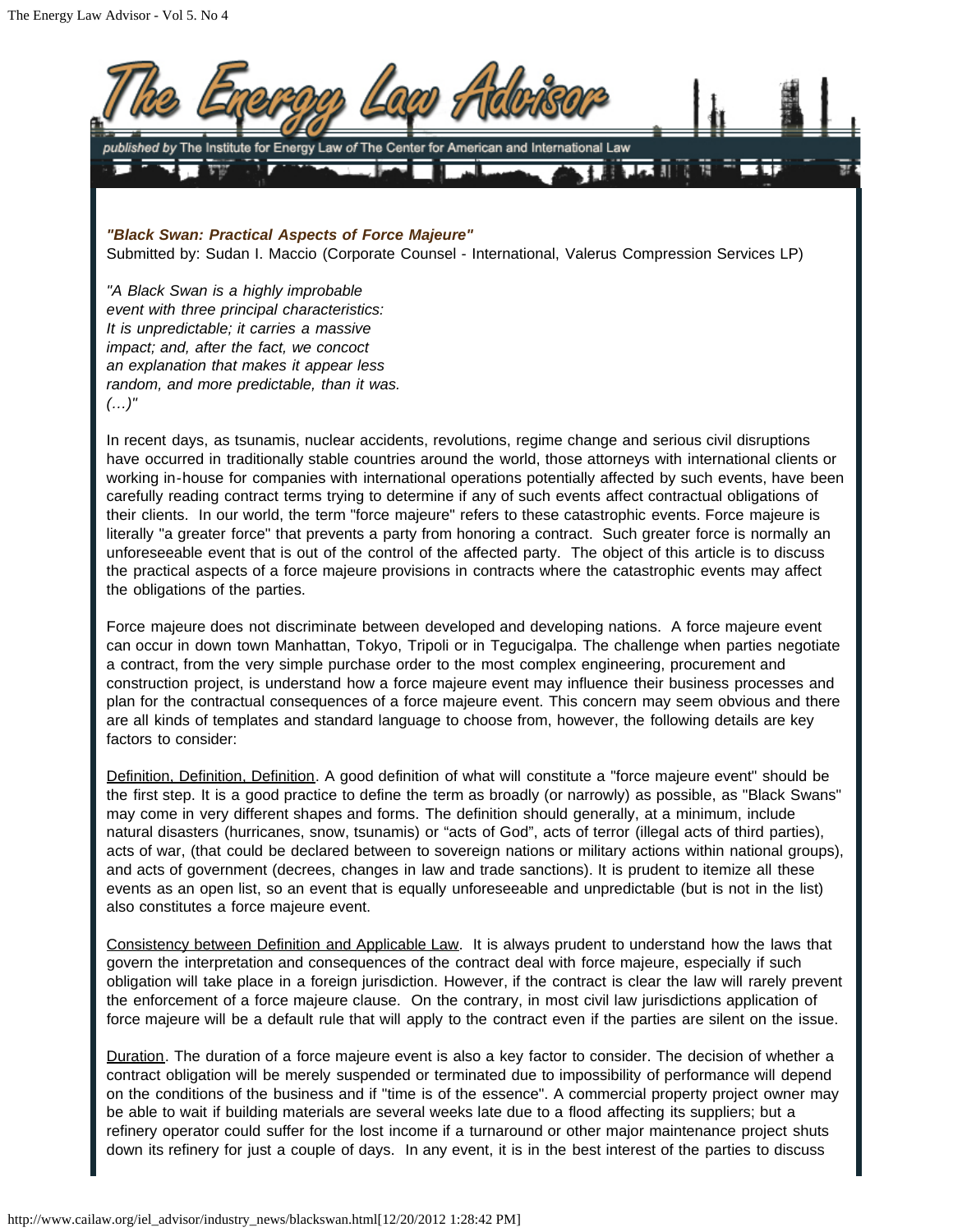and agree on a waiting period after which either party may declare the contract terminated.

Cash Flow. A contractor that provides services or sells a product must worry about payments for ongoing costs during a force majeure event. A service provider may want to clarify that, despite the contract suspension due to force majeure, certain stand by payments are still due, as costs may still be incurred in keeping equipment and personnel ready in remote locations even if operations are suspended. This is particularly important in oilfield services where wells are often in remote areas. Equipment suppliers may be wise to consider during negotiation, which party shall bear the cost of items that are unique to a project, or specially manufactured to fit the needs of a client/operator, in case a force majeure event makes impossible it to deliver such products. On the other hand, a client/operator of equipment or owner of a major project may wish to consider whether a contractor must reimburse advance payments in case a force majeure event makes impossible manufacturing, designing or delivering equipment.

Payment Obligations. It is very common to exclude payment obligations from the obligations excused due to force majeure. For instance if a hurricane destroys an offshore rig and a supplier honored all its obligations under a contract with the rig operator before the catastrophe, the operator should still make the corresponding payment to this supplier at contract rates. However, this may be true in the case of natural disasters but may not be the case if government action prevents the banking system from actually processing a payment. This type of events may occur (and do occur) internationally. A foreign nation may impose exchange control measures prohibiting buyers in that country from making payments in US Dollars pending government approval. In addition, trade sanctions may be imposed prohibiting making or receiving any payments coming from a country, such as the recent case of the US and EU sanctions imposed on Libya. In the case of Libya, making or receiving any payment from certain individuals and instrumentalities of the Libyan Government, including their national oil and gas companies, was prohibited.

In summary, if the parties agree ex-ante on the consequences of "unforeseeable" events, they may mitigate or prevent future disputes. However, contracts are like maps: they provide roadmap but do not cover all the events that could affect the obligations of the parties in the future. Sophisticated operators and service providers in the oil and gas industry understand this issue and deal with the "Black Swan" problem by implementing risk management policies that include force majeure clauses in all their contracts. In the end, when disaster strikes having the best contract clause possible always gives the best alternative to a negotiated solution.

*back to The Energy Law Advisor*

To ensure that you continue to receive this quarterly newsletter, add jeladvisor@cailaw.org to your safe sender list or address book today. To discontinue receiving this newsletters, please reply to this email with **UNSUSCRIBE** in the subject line, or email us.

Please feel free to forward The Energy Law Advisor newsletter to an interested colleague.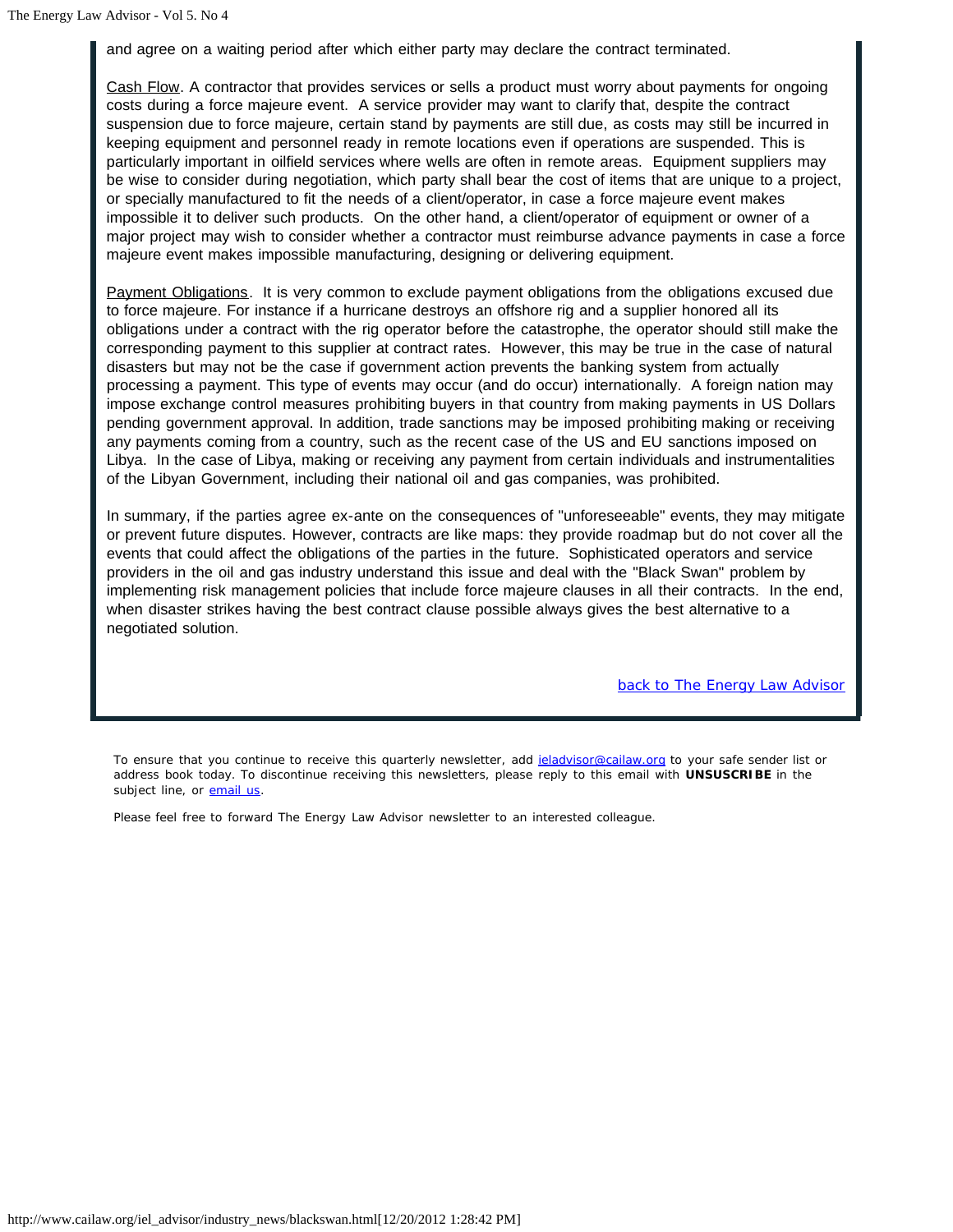

*The Three-Legged Stool: A Practical Approach to Negotiating Choice of Law Provisions by Reference to Anti-Injunction Statutes in Texas and Louisiana* Submitted by: **Eric Cassidy**, Squire Sanders & Dempsey (US), LLP

Choice of law elections in commercial contract negotiations are often a negotiated but largely unexplored point. In this article, we look to the impact of two states' anti-indemnity statutes to illustrate the three essential issues that should always be considered by negotiators. These three issues are: (*i*) whether a particular choice of law election is beneficial on its face, (*ii*) whether the contractual election will be enforced, and (*iii*) what standard of review will be utilized by a court or arbitrator in deciding whether and how to balance local law and the contractual choice of law.

## **Background**

<span id="page-11-0"></span>In the 1980s, Texas and Louisiana both enacted anti-indemnity statutes based on a public policy goal of protecting downstream contractors from being forced to accept one-sided contractual indemnities that insulated an upstream party against virtually all risk. $1/2$  $1/2$  But despite this shared policy concern, the Texas and Louisiana anti-indemnity acts are markedly different: Texas allows contractual indemnities in contracts that are backed by insurance and meet certain statutory requirements; Louisiana's anti-indemnity act simply voids contractual indemnities outright. These fundamentally different regulatory approaches to the same policy aim demonstrate what is at stake when a court or arbitration panel must decide whether to apply Texas or Louisiana law to a master service agreement that may cover dozens or hundreds of projects in multiple jurisdictions.

#### **What Happens When a Choice of Law Election is Litigated?**

Just because a contract contains a choice-of-law provision selecting Texas law does *not* mean a court will apply Texas' anti-indemnity statute. Historically, courts and arbitration panels have looked to three factors when deciding whether to apply Texas' or Louisiana's indemnity statutes to a particular contract: (*i*) in Louisiana, courts look to statutory language highlighting the location of the well, which routinely preempts a contractual Texas choice-of-law provision; (*ii*) in Texas, courts look to contractual choice-of-law provisions, and specifically the place of performance of the contractual indemnities; and (*iii*) in both states, courts look to public policy, with a noteworthy Louisiana decision breaking from the traditional rule and holding that Texas law applied to a contract when the wells at issue were located in Louisiana.

The question is how to draft a contract to hedge risk and maximize the odds that a court will apply the law of the state whose statute is most beneficial to a company's interests? Careful drafters view anti-indemnity statues as a "three-legged stool." To achieve a stable balance, a contract must account for (*i*) the location of the well, (*ii*) choice-of-law, and (*iii*) public policy. This article provides a practical roadmap to these factors, starting with a brief overview of difference between the Texas and Louisiana anti-indemnity statutes.

# <span id="page-11-1"></span>**Review of the Texas and Louisiana Anti-Indemnity Acts[2](#page-14-0)**

<span id="page-11-2"></span>The Texas Oilfield Anti-Indemnity Act (the "Texas Act") broadly applies to oilfield contracts for work servicing mine shafts, drifts, or "other structure intended for use in exploring for or producing a mineral"<sup>[3](#page-14-1)</sup> Under the Texas Act, a company cannot shield itself from liability for its own actions against claims for personal injury, death, or property damage by including contractual indemnity provisions in an oilfield contract.<sup>[4](#page-14-2)</sup>

<span id="page-11-3"></span>But there is an important exception to this rule that allows a company to hedge its risk. The Texas Act makes contractual indemnities valid and enforceable if they are supported by insurance and meet basic statutory requirements. Parties to a contract may negotiate mutual indemnity provisions, but only if these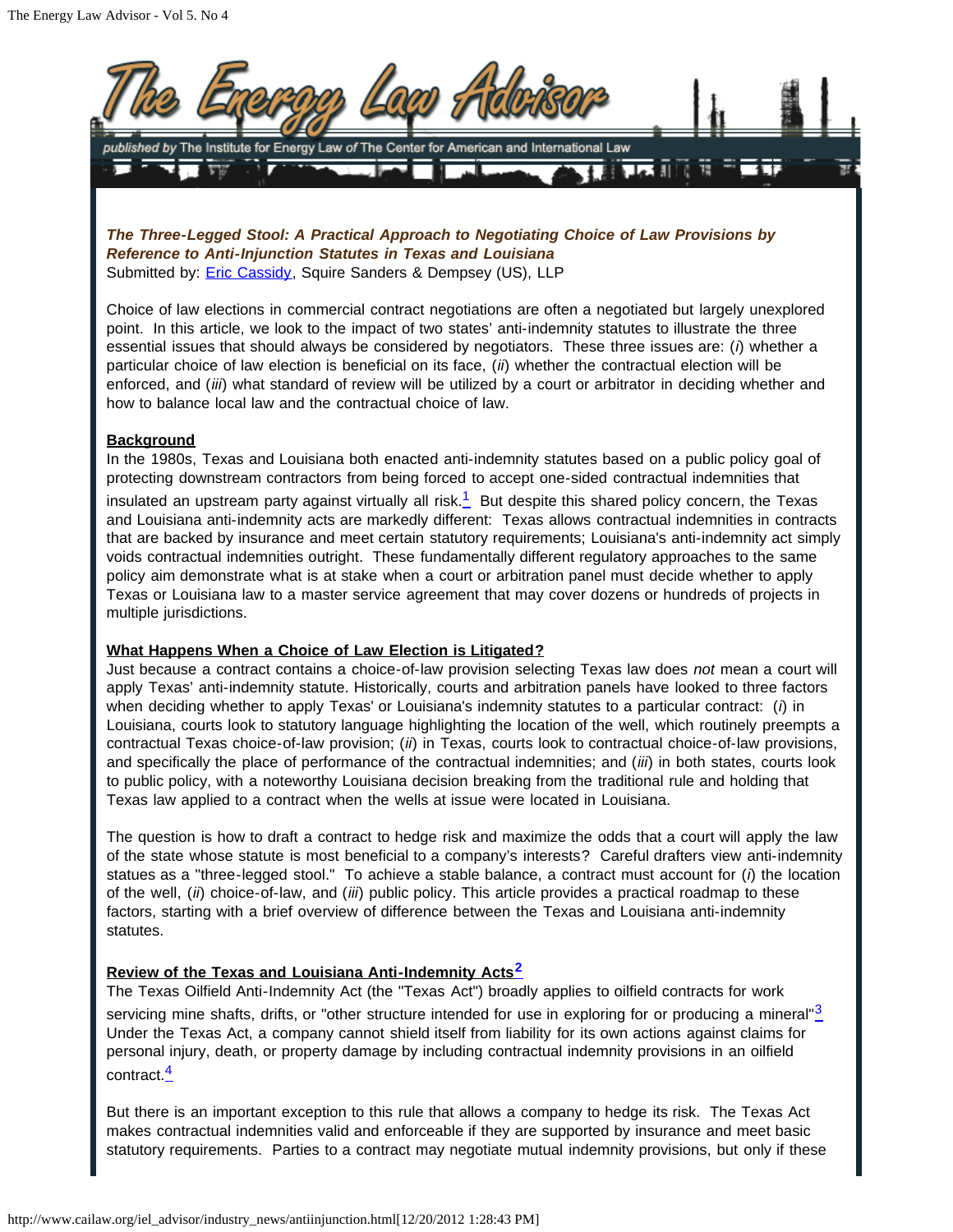<span id="page-12-0"></span>provisions are backed by insurance. Mutual indemnity is allowed when insurance is purchased "for the benefit of the other party as indemnitee."<sup>[5](#page-14-3)</sup> The parties do not have to purchase insurance for the same amount of coverage. But if one party has more limited coverage, any contractual indemnity obligation is limited to the amount of coverage held by the party with the least insurance. Thus, contracting parties may negotiate mutual indemnification only to the extent that it is truly mutual, and no more.<sup>[6](#page-14-4)</sup> By requiring

<span id="page-12-1"></span>indemnities that are mutual and supported by adequate insurance, Texas law increases the probability that an injured party may recover not just a paper judgment, but one that is collectible.

In contrast, the Louisiana Oilfield Act (the "Louisiana Act") nullifies, as against public policy, insurance and indemnity provisions in oilfield services contacts to the extent those provisions apply to death or bodily

<span id="page-12-2"></span>injury.<sup>[7](#page-14-5)</sup> Louisiana refuses to permit a hold harmless clause pertaining to the indemnities' negligence in a drilling contract. Louisiana does not allow mutual indemnification, even when the obligations are reciprocal and backed by insurance. The result is that indemnities in a master services agreement or drilling contract are typically unenforceable under the Louisiana Act.

## **The First Approach: Focusing on Location of the Project**

<span id="page-12-4"></span><span id="page-12-3"></span>Louisiana law follows the general rule that a company may be indemnified against its own negligence if the indemnification is clearly expressed in the parties' contract. $8$  The Oilfield Anti-Indemnity Act creates a public policy exception to this rule.<sup>[9](#page-14-7)</sup> Historically, both state and federal courts have taken the general view that anti-indemnity statutes preempt contractual choice of law elections because public policy concerns require a court or arbitration panel to disregard a conflicting commercial term in a contract.<sup>[10](#page-14-8)</sup>

<span id="page-12-6"></span><span id="page-12-5"></span>Beginning in 1992, whether a court would apply Louisiana's anti-indemnity act was largely dependent upon the location or "functional nexus" of the well. $11$  This shift in focus was based on interpretation of the Louisiana statute's requirement that a contract relate not only to exploration, production, and transportation activities, but also to an actual well. The practical reality was a court would make a fact intensive, case-bycase analysis that almost always ended with the court applying the law of the state where the well was located – a *lex loci drilling situs.* If the well was located in or around Louisiana, the court would apply Louisiana law and Louisiana's anti-indemnity act. This, in turn, led to the result that contractual indemnity provisions were found to be unenforceable or void.

To hedge their risk, many companies historically negotiated Texas choice-of-law provisions in oilfield services contracts in an effort to circumvent the Louisiana Act. But for many years, both state and federal courts routinely held that choice of law provisions in oilfield contracts cannot avoid the application of the Louisiana Act when a project is located in Louisiana. $\frac{12}{12}$  $\frac{12}{12}$  $\frac{12}{12}$ 

<span id="page-12-7"></span>In applying this "first leg" to negotiating contracts, it was important to manage expectations and realize that a contract signed in Texas, by two companies domiciled in Texas, that included a Texas choice-of-law provision, could be preempted and the Louisiana anti-indemnity statute applied once the work crossed state lines and was performed at a well located in Louisiana territory.

## **The Second Approach: Focusing on the Location Where Performance of the Required Contractual Indemnities Might Occur**

<span id="page-12-8"></span>By contrast, Texas courts in the last decade have looked not to the location of the well, but instead to the place of performance of *the indemnity*. [13](#page-14-11) In *Chesapeake v. Ensco Offshore*, the parties signed a standard form contract that contained mutual indemnities backed by equal insurance policies. The court defined the issue regarding place of performance in terms of the freedom of contract. Under a conflict of law analysis, the court focused on the location for performing the indemnity obligations, not the location of the well or where the work was performed. The court noted, "[h]ere, the drilling took place in Louisiana, but the suing took place in Texas."[14](#page-14-12)

<span id="page-12-9"></span>The contract also contained a Texas choice-of-law provision. The court noted that the choice-of-law provision would be honored under a conflicts analysis unless Louisiana had a more significant relationship to the transaction and Texas law would violate Louisiana's public policy, among other factors. But the Texas court found that Texas's and Louisiana's anti-indemnity statutes were both premised on the same public policy judgment: to protect contractors from unequal bargaining power and what amounted to contracts of adhesion containing one-sided indemnities.<sup>[15](#page-14-13)</sup> Louisiana's public policy of protecting

<span id="page-12-10"></span>contractors, which traditionally was used to justify applying the Louisiana Act, was no different from the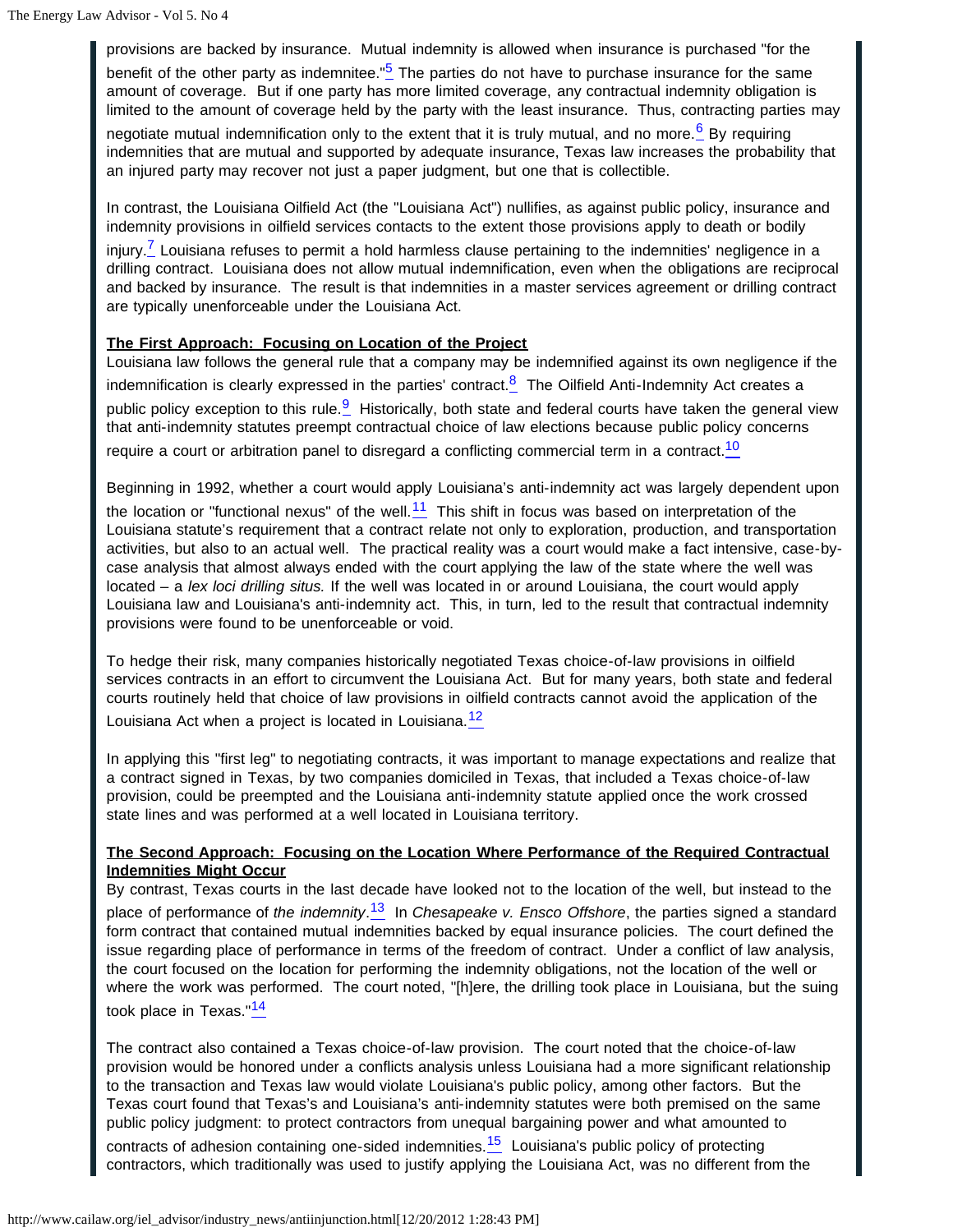public policy underlying the Texas Act.

To the extent a company wants the contractual indemnities to be enforced, it should negotiate the inclusion of a Texas choice-of-law provision and immediately seek to enforce its rights by filing any legal action in a Texas state court (even if the company immediately moves to compel arbitration). These factors are key, along with the domicile of the parties. Similarly, if a contractor wants to avoid contractual indemnities, it should negotiate a Louisiana choice-of-law provision, or, at the very least, a choice-of-law provision identifying another state's law as controlling.

## **Public Policy Versus Contractual Choice**

<span id="page-13-1"></span>A 2007 Louisiana state-court decision may mark a shift away from the traditional Louisiana approach focusing on the location of the well and toward the Texas approach of recognizing the parties' freedom to contract. The decision in *King v. I.E. Miller of Eunice, Inc.*[16](#page-14-14) is noteworthy because the court found that the parties' relationship to Louisiana was stronger than their relationship to Texas, based in part on the fact that the work order at issue was for work in Louisiana where the accident occurred. $17$  These facts would normally lead to the conclusion that Louisiana law applied.

<span id="page-13-3"></span><span id="page-13-2"></span>However, in applying a conflict of laws analysis, the *King* court found that the facts weighed in favor of applying Texas law.<sup>[18](#page-14-16)</sup> The court noted that the master service agreement was drafted by the contractor and contained a Texas choice-of-law provision. The court concluded that the nondrafting party was therefore justified in expecting any dispute to be governed by Texas law based on the choice-of-law provision.<sup>[19](#page-14-17)</sup>

<span id="page-13-5"></span><span id="page-13-4"></span>The *King* court also found that Texas' policy of enforcing private contracts that were freely and voluntarily negotiated outweighed Louisiana's public policy of protecting oilfield subcontractors.<sup>[15](#page-14-18)</sup> This finding was based, at least in part, on the fact that the party seeking to void the contractual indemnity was *not* a small subcontractor or the class of persons the policy was designed to protect. Because the party was not a subcontractor, the court nimbly found that Louisiana's public policy of protecting oilfield subcontractors was outweighed by Texas' public policy of freedom of contract. $2<sup>1</sup>$  The court concluded that Texas law based on its analysis of public policy, even if the parties had not negotiated a Texas choice-of-law provision.

<span id="page-13-6"></span>The court ultimately held that Texas law would apply whether based on the choice-of-law provision or public policy and vacated the trial court's order voiding the contract's mutual indemnity and defense provisions.[22](#page-15-1)

<span id="page-13-7"></span>What is the impact of this decision when negotiating an oilfield contract? The relative size of the companies to the contract matters. If two companies are considered large, multi-national, or more generally "big oil," the party asking to enforce a Texas choice-of-law provision when the well or wells fall within Louisiana's jurisdiction has a strong argument that the public policy concerns reflected in Louisiana's statute do not apply—neither company is a smaller subcontractor. It may also be possible to point to the sophistication of the two companies, as well as such factors as the pedigree of outside counsel or whether the marketplace at the time was thriving and no party was "forced" to accept the work. These kinds of factors, even though not specifically mentioned in *King*, provide an argument that a party was not subject to "unequal" bargaining power during negotiations and therefore does not fall within the public policy concerns that are often the key factor a court or arbitration will examine.

# **Conclusion**

While it is too soon to predict whether the *King* decision is the beginning of a trend or an anomaly, the comparison of Texas and Louisiana's approaches to this issue illustrate the importance of thoughtful choice of law elections in master service agreements and other potentially multi-jurisdictional service contracts. Choice of law elections may or may not be determinative in and of themselves, and it will remain necessary to monitor the use of multi-jurisdictional service contracts after execution to assure that projects governed by the agreement are sited in jurisdictions where the contractor understands the statutory environment and the *current* likelihood (if any) that local courts will honor a contractual election that may conflict with local law.

<span id="page-13-0"></span>[1](#page-11-0) Tex. Civ. Prac. & Rem. Code Ann. §§ 127.001-127.008; La Rev. Stat. Ann. § 9:2780.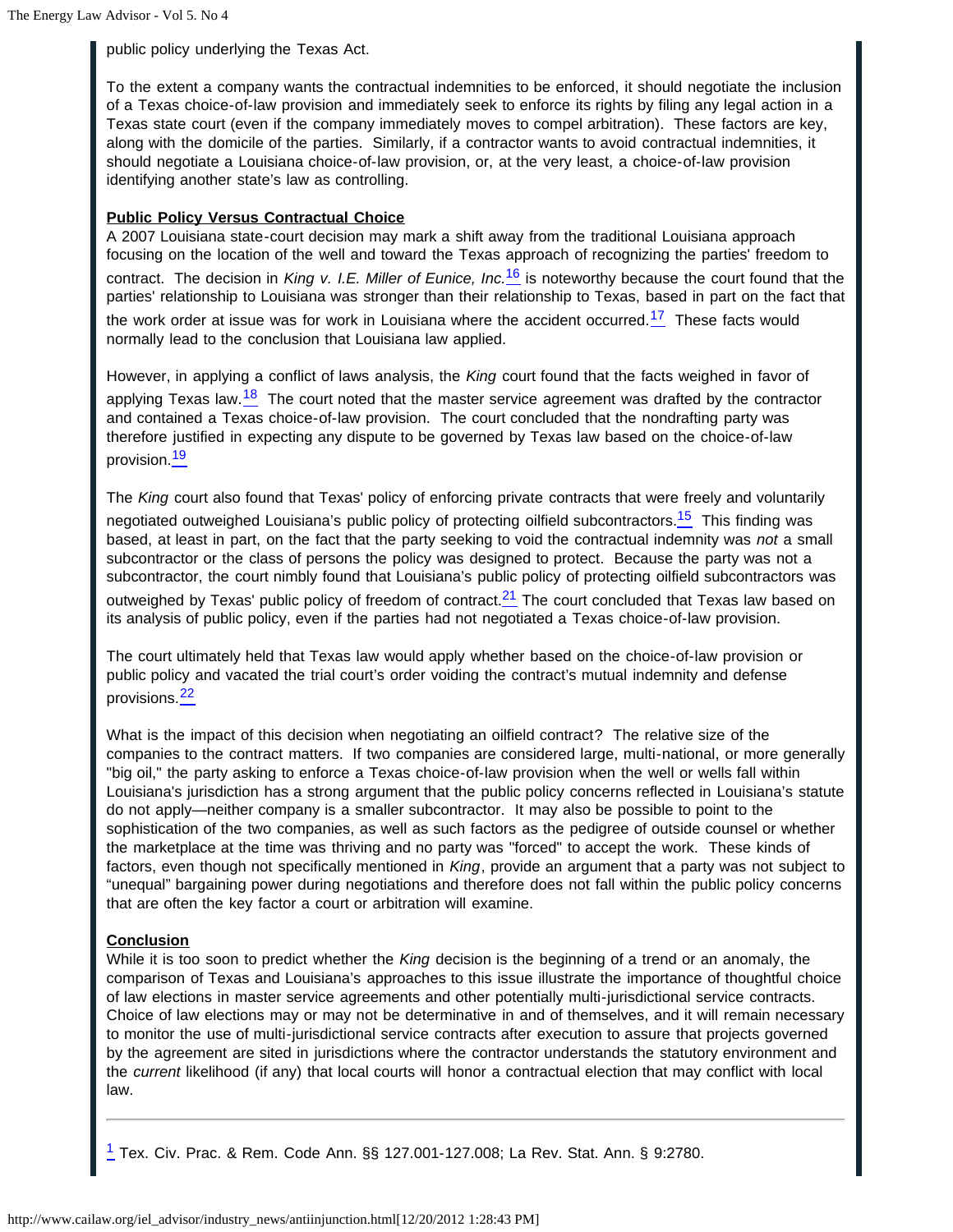<span id="page-14-0"></span> $\frac{2}{3}$  This article is not intended to be a comprehensive review of the statutes. For a more comprehensive treatment, *see* Schill Jr., Gus A., Recent Developments Regarding Maritime Contribution and Indemnity, 51 La. L. Rev. 975 (1991); Grand, Edward B. and Lisa Brown, Risk Apportionment in Natural Resources Transactions Through Indemnification Clauses and Releases, 22 Corp. Couns. Rev. 209 (2003).

<span id="page-14-1"></span> $\frac{3}{2}$  Tex. Civ. Prac. & Rem. Code Ann. §127.001(2)(B). An early decision, however, held that the statute does not apply to "repair of an offshore drilling rig where there is absolutely no connection with the drilling of a well." *See Transworld Drilling Co. v. Levingston Shipbuilding Co.*, 693 S.W.2d 19, 23 (Tex. App.— Beaumont 1985, no writ).

<span id="page-14-2"></span> $\frac{4}{5}$  There are certain exceptions. The Act does not preclude indemnities relating to property damage, death, or personal injury caused by radioactivity; property damage caused by pollution; or property damage from reservoir or underground damage.

<span id="page-14-3"></span> $\frac{5}{2}$  Tex. Civ. Prac. & Rem. Code Ann. §127.005(b).

<span id="page-14-4"></span>[6](#page-12-1) *Id*. at 127.001(3). The Texas Act also allows unilateral indemnity when the indemnities are supported by insurance or self-insurance not exceeding \$500,000. The indemnity obligation is limited to the scope of coverage and the dollar amount of insurance or self-insurance provided by the party acting as indemnitor.

<span id="page-14-5"></span> $\frac{7}{2}$  La. Rev. Stat. Ann. § 9:2780(B) (providing that "any provision contained in, collateral to, or affecting an agreement pertaining to a well for oil, gas, or water . . . is void and unenforceable"); *see also Doucet v. Gulf Oil Corp.*, 783 F.2d 518, 524 (5th Cir..), *cert. denied*, 479 U.S. 883, 107 S. Ct. 272 (1986); *Carney v. Marathon Oil Co.*, 632 F. Supp. 1037, 1047-49 (W.D. La. 1986).

<span id="page-14-6"></span>[8](#page-12-3) *See, e.g., Rodrigue v. Legros,* 563 So. 2d 248, 254 (La. 1990).

<span id="page-14-7"></span>[9](#page-12-4) *Id*.

<span id="page-14-8"></span>[10](#page-12-5) *Id*.

<span id="page-14-9"></span>[11](#page-12-6) *See, e.g., Verdine v. Ensco Offshore Co.*, 255 F.3d 246, 251 (5th Cir. 2001) (citing *Transcontinental Gas Pipe Line Corp. v. Transp. Ins. Co.*, 953 F.2d 985 (5th Cir. 1992).

<span id="page-14-10"></span>[12](#page-12-7) *Matte v. Zapata Offshore Co*., 784 F.2d 628, 631 (5th Cir. 1986); *Lirette v. Union Tex. Petroleum Corp*., 467 So.2d 29, 32 (La. Ct. App. 1st 1985).

<span id="page-14-11"></span>[13](#page-12-8) *Chesapeake Operating, Inc. v. Nabors Drilling USA, Inc.*, 94 S.W.3d 163 (Tex. App.—Houston [14th Dist.] 2002 no pet.).

<span id="page-14-12"></span>[14](#page-12-9) *Id*. at 171.

<span id="page-14-13"></span>[15](#page-12-10) *Id*. at 173.

<span id="page-14-14"></span>[16](#page-13-1) 970 So.2d 703 (La. Ct. App. 3d 2007). For an excellent, detailed analysis of this decision, *see* Hurley, Grady S., Hurley on King v. Miller, Emerging Issues (LEXIS 2008)

<span id="page-14-15"></span>[17](#page-13-2) *Id*. at 706.

<span id="page-14-16"></span>[18](#page-13-3) *Id*.

<span id="page-14-17"></span>[19](#page-13-4) *Id*. at 707.

<span id="page-14-18"></span>[20](#page-13-5) *Id*.